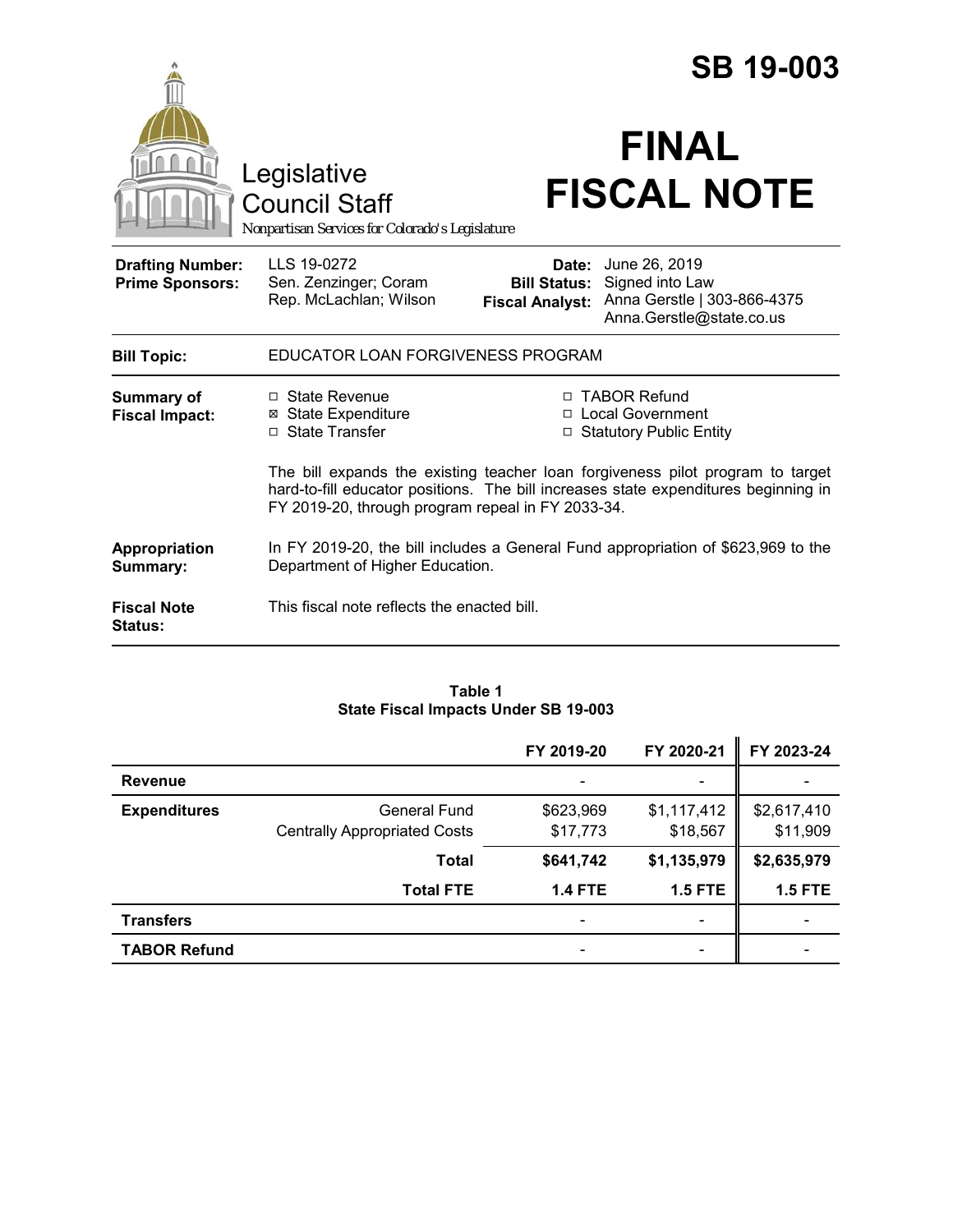June 26, 2019

## **Summary of Legislation**

Under current law, a teacher loan forgiveness pilot program in the Department of Higher Education provides loan repayment for teachers in high-poverty schools in rural areas, or in positions in math, science, special education, or linguistically diverse education. The program, which was created in 2001, has not been funded for several years and repeals on July 1, 2019.

The bill renames the program the Educator Loan Forgiveness Program and makes the following changes:

- expands the program to include principals and special service providers;
- specifies the loans that are eligible for repayment;
- changes the definition of qualified position from one in a high-poverty schools to a hard-to-staff position in a rural school district or content shortage area;
- modifies annual reporting requirements; and
- extends the program's repeal date to September 1, 2033.

The bill specifies that eligible educators may receive up to \$5,000 in loan forgiveness for each year of employment in a qualified position, for up to five years. The Colorado Commission on Higher Education (CCHE) must approve up to 100 educators per year for participation in the program. If more than 100 applications are received, CCHE must prioritize applicants who have contracted for a qualified position in a rural school and in a content shortage area, followed by those who have contracted for a qualified position in a rural school, and finally those who have contracted for a qualified position in a content shortage area.

The bill removes the requirement that the Colorado Department of Education (CDE) identify highpoverty elementary schools in rural areas, and instead requires that CDE identify rural schools and districts, content shortage areas, and positions that are hard to fill due to geographical and/or content shortage areas.

### **State Expenditures**

The bill increases state expenditures in the Department of Higher Education by \$641,742 in FY 2019-20 and \$1,135,979 in FY 2020-21. The program will be fully implemented in beginning in FY 2023-24; costs in that year continue until the program is repealed in FY 2033-34. Expenditures are from the General Fund and are listed in Table 2 and discussed below.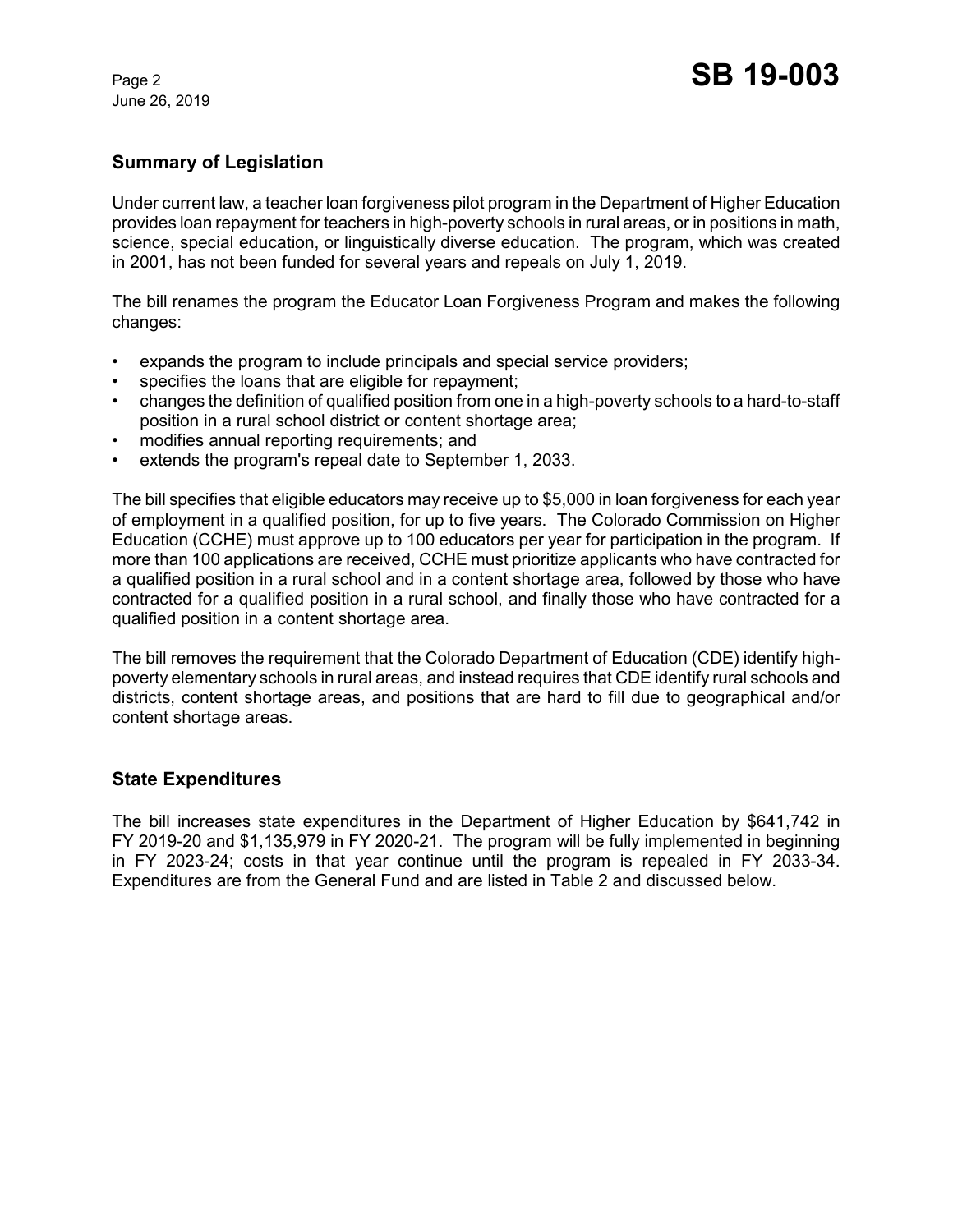|                                                             | FY 2019-20               | FY 2020-21        | FY 2023-24        |
|-------------------------------------------------------------|--------------------------|-------------------|-------------------|
| <b>Department of Higher Education</b>                       |                          |                   |                   |
| <b>Personal Services</b>                                    | \$113,138                | \$115,987         | \$115,987         |
| Operating and Capital Outlay Expenses                       | \$10,831                 | \$1,425           | \$1,425           |
| Loan Repayments                                             | up to \$500,000          | up to \$1,000,000 | up to \$2,500,000 |
| Centrally Appropriated Costs*                               | \$17,773                 | \$18,567          | \$18,567          |
| FTE - Personal Services                                     | <b>1.4 FTE</b>           | 1.5 FTE           | 1.5 FTE           |
| <b>Total Cost</b>                                           | \$641,742                | \$1,135,979       | \$2,635,979       |
| <b>Total FTE</b><br>$\sim$ $\sim$ $\sim$ $\sim$ $\sim$<br>. | <b>1.4 FTE</b><br>.<br>. | <b>1.5 FTE</b>    | <b>1.5 FTE</b>    |

**Table 2 Expenditures Under SB 19-003**

 *\* Centrally appropriated costs are not included in the bill's appropriation.*

**Personal services.** DHE requires 1.5 FTE to implement the program, including developing an application and award process, conducting outreach, establishing a process for payments to be made to loan servicers, and processing applications and payments. The FTE includes staff time for a program manager and accounting staff. As the program is phased in, workload shifts from additional hours for program development and initial outreach to processing additional payments as the number of participants increases through FY 2023-24. Program administration continues on an ongoing basis. The fiscal note assumes that one payment will be made per recipient per year and that the personnel costs will begin in FY 2019-20. Personnel costs in FY 2019-20 are prorated for the General Fund paydate shift.

**Loan repayments.** Up to 100 educators will receive \$5,000 per year for five years; as a result, loan repayments phase in over the first five years of implementation. The bill requires \$500,000 in FY 2019-20, \$1.0 million in FY 2020-21, and so on, with up to \$2.5 million required in FY 2023-24 at full implementation until program repeal in FY 2033-34..

**Department of Education.** The bill also increases the workload in CDE by a minimal amount to identify geographic and content shortage areas. No change in appropriations is required.

**Centrally appropriated costs.** Pursuant to a Joint Budget Committee policy, certain costs associated with this bill are addressed through the annual budget process and centrally appropriated in the Long Bill or supplemental appropriations bills, rather than in this bill. These costs, which include employee insurance and supplemental employee retirement payments, are estimated to be \$17,773 in FY 2019-20 and \$18,567 in FY 2020-21.

### **Effective Date**

The bill was signed into law by the Governor and took effect on May 13, 2019.